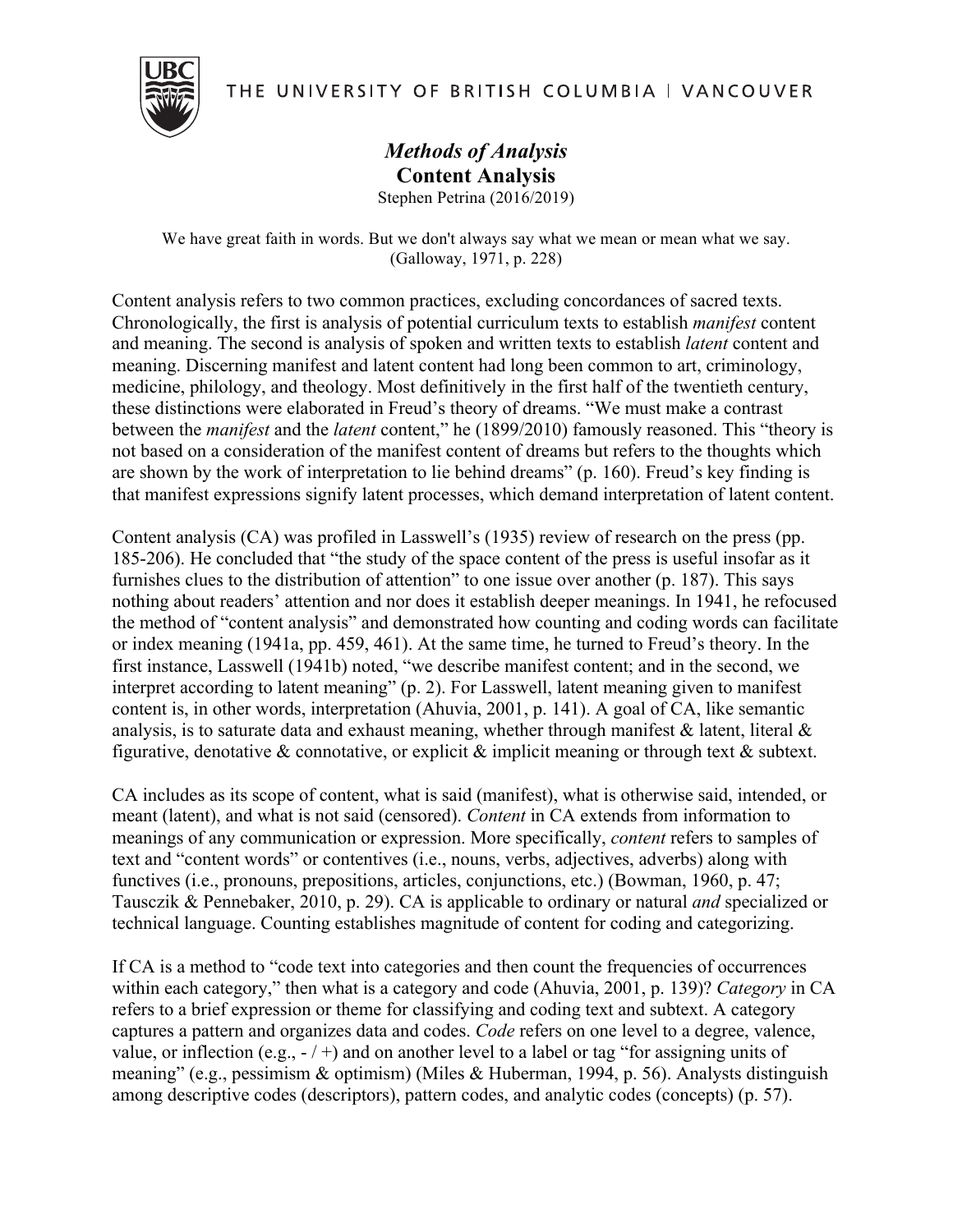For example, a sample of text could be a User Agreement or Terms of Use for a social media platform (e.g., Instagram), a category could be Statements on Ownership, and descriptive codes might be License and Share, which could be counted. An analytic code, for establishing latent content, might be Appropriation. Along with a stratification of meaning is the communication or text itself, a union of the manifest and latent. In this example, a Terms of Use Agreement is a particular hybrid of legal and technical text. Four Cs here are common across data analysis while the fifth, counting, is specific to CA:

## Conceptualize  $\leftrightarrow$  Collect  $\leftrightarrow$  Count  $\leftrightarrow$  Categorize & Code  $\leftrightarrow$  Conceptualize

Just as dreamers self-censor reports of dreams, authors often self-censor texts or are somehow censored. Psychoanalysts note that latent content, through various mechanisms, is suppressed and transformed into manifest content. Content analysts rarely make this point but most remain committed to establishing latent content. Although CA is defended as a method of text analysis that facilitates precision and fine-grained description, latent content interpretation necessarily involves imputing meanings, intentions, or motives. Some analysts advocate guarding against imputing "ideas, assumptions, or meanings to ambiguous responses, statements, or behavior" (Elkins & Simeon, 1979, p. 138). Others argue that "no clear line can be drawn between properties 'in' a work and those 'imputed to' it through interpretive procedures" (Lamarque, 2000, p. 96). Author and text remain open to interpretation and of course some interpretations will be more critical or contentious than others.

Latour's (1991/1993) concern with critical interpretation is that it professes "to discern the real motives beneath appearances." This "tradition of the human sciences," he says, "no longer has the privilege of rising above the actor by discerning, beneath his [her or their] unconscious actions, the reality that is to be brought to light" (p. 44). Instead, Latour (2004) asks: "What would critique do if it could be associated with *more*, not with *less*, with *multiplication*, not *subtraction*?... That is, generating more ideas than we have received" (p. 248). This reiterates inclusivism, which was popular in literary theory in the 1950s: "no single interpretation can exhaust the rich system of meaning-potentialities represented by the text" (Hirsch, 1960, p. 471).

Distinctions between what is said and what is implicated are often framed as distinctions between "author meaning" or "speaker meaning" and "sentence meaning." Hirsch (1960) defaults to author meaning as a guiding principle of interpretation: "to verify a text is simply to establish that the author probably meant what we construe his [her or their] text to mean.... It is natural to speak not of what a text says, but of what an author means" (pp. 478-479).

CA reduces to two symmetrical questions: Do people mean what they say? *and* Do people say what they mean? Notably, "orthodox Freudians, occasionally joined by some extreme semanticists, tend to take the position that people *never* mean what they say, and that the manifest replies to a question are inevitably a facade to be pierced rather than anything to be taken seriously" (Riesman & Glazer, 1948, p. 644). This is the problem with which Hirsch (1960) and Latour (1991/1993, 2004) are most concerned. Content analysts nonetheless have good reason to resolve that manifest content implies or implicates latent content— one statement implies or implicates another.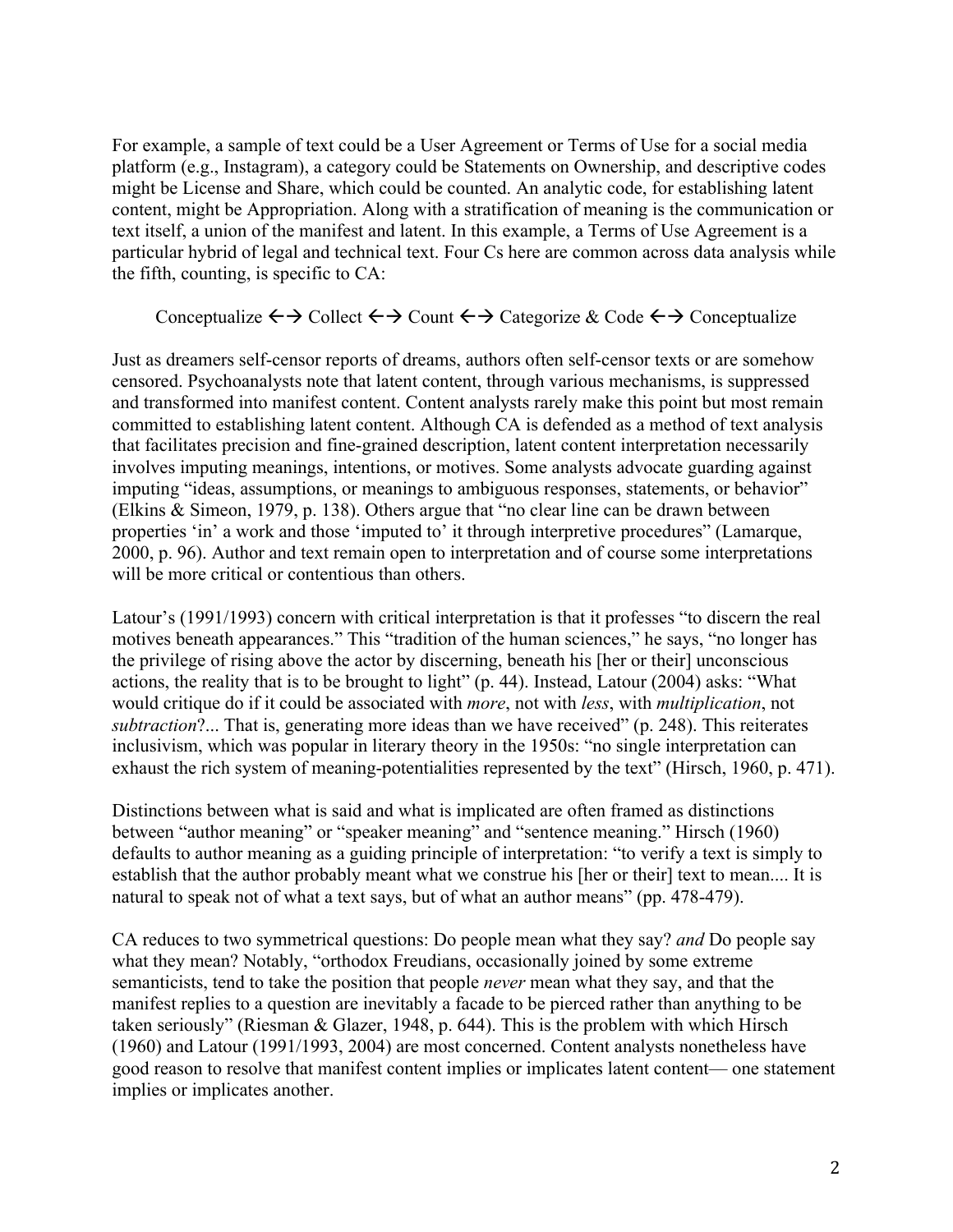- 1. Two questions are herein begged: What is content? *and* What is analysis?
	- a. What is content?
		- i. Chatman (1971, pp. 225-226): What is the nature of literary content? Craig La Driere argues that the "matter out of which the thing (the literary work) is made is language." But here "matter" signifies *materia*, material or substance, in the sense that stone is the matter of a sculpture, or oil pigment and canvas the matter of a painting. Content is surely not that.
			- 1. In the figurative arts, content is ordinarily taken to be the object represented in the matter as it has been shaped by the form" David" in Michaelangelo's sculpture or "the Mona Lisa" in Leonardo's painting. So the content of a literary work is not the language but what the language stands for, its reference.
			- 2. Weitz (1971, p. 226): Thus, Professor Chatman ("On Defining 'Form'") argues that every piece of discourse has a clearly identifiable content and form. The content is the message or reference.
		- ii. Tausczik & Pennebaker (2010, p. 29): *Content words* are generally nouns, regular verbs, and many adjectives and adverbs. They convey the content of a communication. To go back to the phrase "It was a dark and stormy night" the content words are: "dark," "stormy," and "night." Intertwined through these content words are *style words*, often referred to as function words. Style or function words are made up of pronouns, prepositions, articles, conjunctions, auxiliary verbs, and a few other esoteric categories. In the phrase these words are "it," "was," "a," and "and."
		- iii. Ludwig (2013, p. 89): Emerging research on text-based communication suggests that both content and style elements of verbatim reviews are relevant decision inputs that help determine relative diagnosticity and accessibility (Huffaker, Swaab, and Diermeier 2011). This research distinguishes linguistic content and style: At a word level, "*content words* are generally nouns, regular verbs, and many adjectives and adverbs. They convey the content of a communication" (Tausczik and Pennebaker 2010, p. 29).
			- 1. Yet no content can be communicated without style words. As Tausczik and Pennebaker (2010, p. 29) state, "intertwined through these content words are style words, often referred to as function words. Style or function words are made up of pronouns, prepositions, articles, conjunctions, auxiliary verbs, and a few other esoteric categories." These categories identify not only what people convey (i.e., sentential meaning) but also how they write (sentential style), so both have diagnostic value that affects decisions (Bird, Franklin, and Howard 2002).

## **2. What is Content Analysis?**

- a. Content Analysis for Meaning Making
	- i. Berelson, *Content Analysis in Communication Research* (1952, p. 18): research technique for the objective, systematic, and quantitative description of the manifest content of communication.